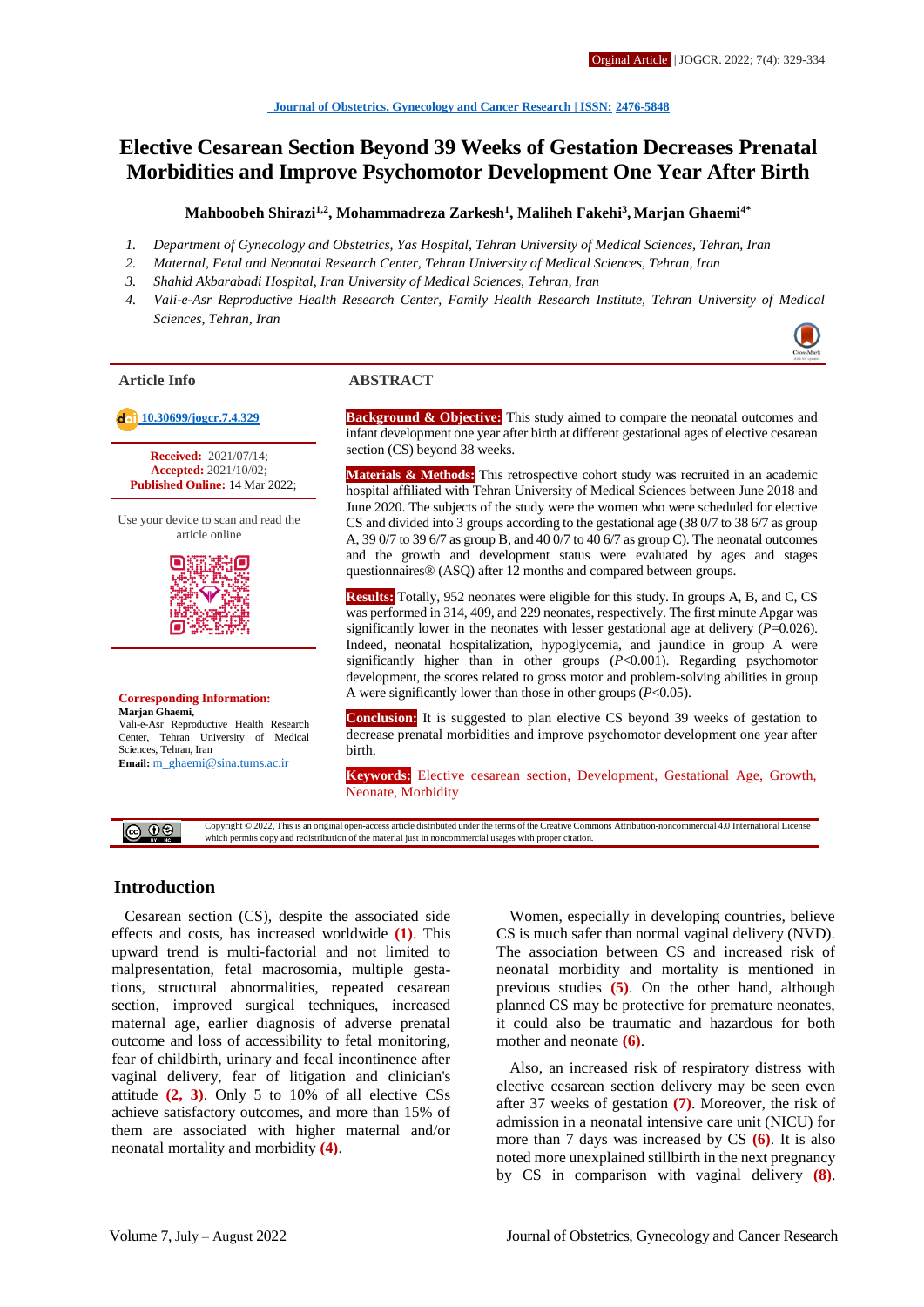International guidelines reported that CS at or after 39 weeks of gestation is the best time for elective CS. However, more elective cesarean delivery often occurs before this time **(9)**.

Psychomotor and mental development indices significantly ameliorate with increasing gestational age in delivery **(10, 11)** that may be evident among schoolage children **(12)**.

Considering the growing trend of cesarean section in Iran during the past 3 decades **(13)**, timely scheduling of elective cesarean section is important to prevent neonatal adverse outcomes and improve infant development. Therefore, we aimed to evaluate the infantile growth and psychomotor developmental status 12 months after elective CS in different gestational ages beyond 38 weeks.

## **Methods**

This retrospective cohort study was performed in Yas Hospital affiliated with Tehran University of Medical Sciences, Tehran, Iran, from June 2018 to June 2020. The study population was women scheduled for elective CS from 38 0/7 to 40 6/7 weeks of gestation. They were divided according to the gestational age into 3 groups. Group A, were born at 38 0/7-38 6/7, group B were born at 39 0/7-39 6/7 and group C were born at 40 0/7 40 weeks of gestation. The inclusion criteria were the women with term elective cesarean section scheduled from 38 0/7 to 40 6/7 weeks. The emergency CS due to maternal indications such as placenta abruption, prolonged rupture of the membrane, multiple gestations, mentally ill mothers and chronic condition of mothers, and fetal indications including fetal distress, neonatal demise, and congenital anomalies were excluded from the study.

Maternal and neonatal demographic data including parental ages, gravida, para, abortion, the time interval between pregnancies, obstetrical complications, gestational age at cesarean section (based on the 11-13 weeks ultrasound), indication for cesarean section, neonatal weight, height, and head circumference, the Apgar in first and 5th minutes, fetal demise, as well as the NICU admission, duration of hospitalization, complicated jaundice that was led to phototherapy or blood exchange and type of feeding (breastfeeding or formula) were gathered from the medical records.

The parents were asked by telephone for a visit to the hospital for a follow-up 12 months after delivery. All infants' growth and development status were assessed by the expert pediatricians who were blinded to the assigned group (based on the gestational age at delivery) by age and stage Questionnaires® version 3 (ASQ-3). This version of ASQ was translated to Persian and validated for Iranian infants **(14)**.

The conclusions were reported as normal or abnormal according to the cut-off point for each domain. ASQ consists of 30 items as well as six questions in five fields to evaluate fine and gross motor control, personal and social communication, and problem-solving ability. All parents were asked to complete the ASQ 12 months after birth. Scores of 10, 5, and 0 were considered as 'yes', 'sometimes', and 'not yet', respectively. Age-specific norms less than 2 standard deviations (SD) on each domain were considered as ASQ fail **(15, 16)**.

## **Statistical Analysis**

The data were analyzed by version 13 of STATA software. Quantitative and qualitative data were reported by mean±SD and frequency (%), respectively. The t-test, Pearson's correlation, and one-way ANOVA were applied to analyze the correlations between the group's variables. The study had a power of 80%, and P-value<0.05 was used as statistical significance.

## **Ethical Considerations**

Data were considered confidential, and no extra costs were imposed on the families. All parents agreed and signed the informed consent. The ethics approval for the study was obtained from the institutional review board of Tehran University of Medical Sciences according to the Helsinki declaration.

# **Results**

Totally, 952 elective cesarean sections were eligible for this study. CSs were performed in 314, 409 and 229 of the neonate in gestational age of 38 0/7-38 6/7 (Group A), 39 0/7-39 6/7 (group B), and 40 0/7- 40 6/7 (group C) respectively. The mean±SD of mothers' age was 29±5.35 years, and 27.13% of them had nonacademic literacy, whereas, in the fathers, the mean±SD of age was 32.91±5.5 years. The obstetrical characteristics of the participants are listed in [Table 1.](#page-2-0)

The characteristics of the neonates in different groups are also listed in [Table 2.](#page-2-1)

The first minute Apgar was significantly lower in lesser gestational age at delivery (*P*=0.026). Among the groups, the analysis showed a significant difference between groups A and B regarding the first minute Apgar (P=0.009). However, this difference was not significant comparing groups A and C or B and C  $(P=0.100$  and  $P=0.300$ ). Although, this difference was not observed in the  $5<sup>th</sup>$  minute Apgar ( $P=0.142$ ).

The first minute Apgar was significantly lower in lesser gestational age at delivery (*P*=0.026). Among the groups, the analysis showed a significant difference between groups A and B regarding the first minute Apgar (*P*=0.009). However, this difference was not significant comparing groups A and C or B and C  $(P=0.100$  and  $P=0.300$ ). Although, this difference was not observed in the  $5<sup>th</sup>$  minute Apgar ( $P=0.142$ ).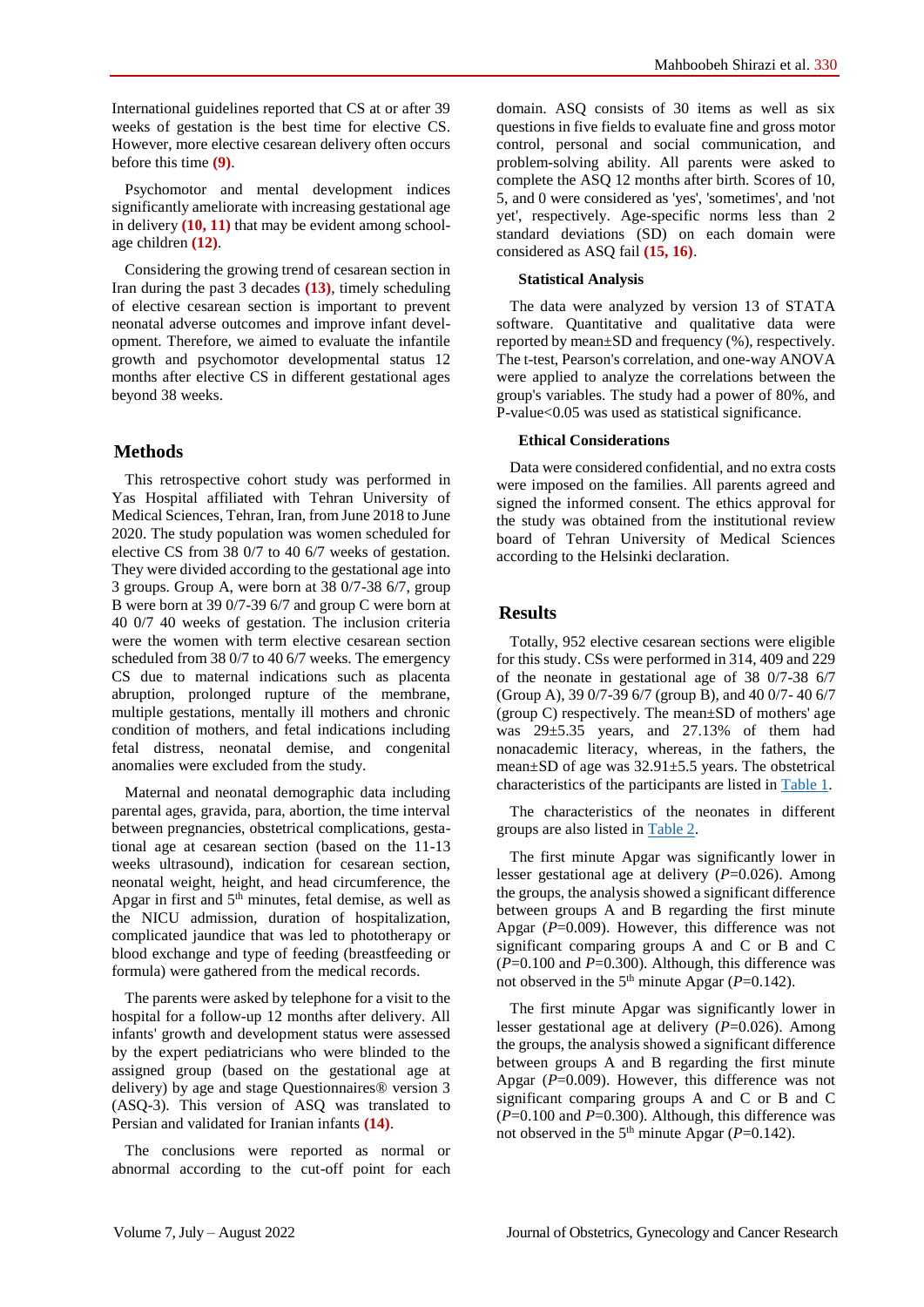<span id="page-2-0"></span>**Table 1. The obstetrical characteristics of the participants** 

| variables                                       | N(%)               |
|-------------------------------------------------|--------------------|
| Gravid                                          |                    |
| $\mathbf{1}$                                    | 432 (25.54)        |
| $\overline{2}$                                  | 258 (42.77)        |
| 3                                               | 222 (21.98)        |
| Para                                            |                    |
| $\bf{0}$                                        | 352 (34.85)        |
| 1                                               | 510 (50.50)        |
| $\mathbf{2}$                                    | 132 (13.07)        |
| <b>History of fetal demise</b>                  | 30(2.97)           |
| <b>History of abortion</b>                      | 261 (25.84)        |
| The median interval between pregnancies (month) | 66                 |
| Height (centimeter)                             | $162.2 \pm 5.66^*$ |
| Weight (kilogram)                               | $78.6 \pm 9.4^*$   |
| <b>Body mass index</b>                          | $29.9 \pm 3.3^*$   |
| <b>Cesarean section indication</b>              |                    |
| <b>Former cesarean section</b>                  | 510 (50.50)        |
|                                                 | 127 (12.57)        |
| <b>Malpresentation</b>                          | 79 (7.02)          |
| <b>Macrosomia</b>                               |                    |

\*mean±SD

<span id="page-2-1"></span>**Table 2. Comparison of neonatal characteristics between groups at delivery** 

| <b>Variables</b>          | <b>Group A</b><br>$n = 314$<br>$mean \pm SD$ | <b>Group B</b><br>$n=409$<br>$mean \pm SD$ | Group C<br>$n=229$<br>$mean \pm SD$ | P     |
|---------------------------|----------------------------------------------|--------------------------------------------|-------------------------------------|-------|
| <b>Growth indices</b>     |                                              |                                            |                                     |       |
| Birth weight (gram)       | $3189.2 + 421.2$                             | $3194.4 + 406.8$                           | $3339.3 + 464.0$                    | 0.070 |
| Length (centimeter)       | $48.6 \pm 7.6$                               | $49.1 \pm 5.2$                             | $49.6 \pm 6.9$                      |       |
| <b>Head circumference</b> | $34.6 \pm 1.0$                               | $34.6 \pm 1.0$                             | $35.0 \pm 1.0$                      |       |
| Apgar (first minute)      | $8.81 + .57$                                 | $8.89 + .40$                               | $8.90 + .392$                       | 0.026 |
| Apgar (5th minute)        | $9.90 + 30$                                  | $9.93 + 25$                                | $9.95 + .26$                        | 0.142 |

Hypoglycemia in neonates in group B was significantly higher than others (*P*<0.001). In group A, 82, in group B, 84, and group C, 37 neonates had jaundice that showed a significant correlation between neonatal jaundice leading to hospitalization and low gestational age (*P*<0.001). This complication was more frequent among group A (26.13%) other than those in group B (*P*=0.005) and C (*P*=0.010).

Although sepsis in group A was more frequent, this difference was not statistically significant (*P*=0.081). No correlations were observed between groups regarding asphyxia, apnea, bradycardia, hypothermia, and respiratory disorders with age at cesarean section  $(P>0.05)$ .

NICU admission was significantly more frequent in group A than the other groups  $(P=0.019, f=7.928)$ , however by One-way ANOVA analysis, no significant differences were observed concerning the hospitalization days among the 3 groups (*P*=0.121,  $f=2.115$ ).

Regarding growth and psychomotor development at 12 months, no correlation was found between gestational age at birth and growth indices after one year. Furthermore, no differences were observed regarding the ability to communicate  $(P=0.163)$ , f=1.815). Also, the gross motor ability scores in group A were significantly lower than in other groups  $(P<0.001, f=1.039)$ . However, no differences were observed in fine motor and personal and social ability between the 3 groups (*P*=0.681, f=0.384 and *P*=0.733,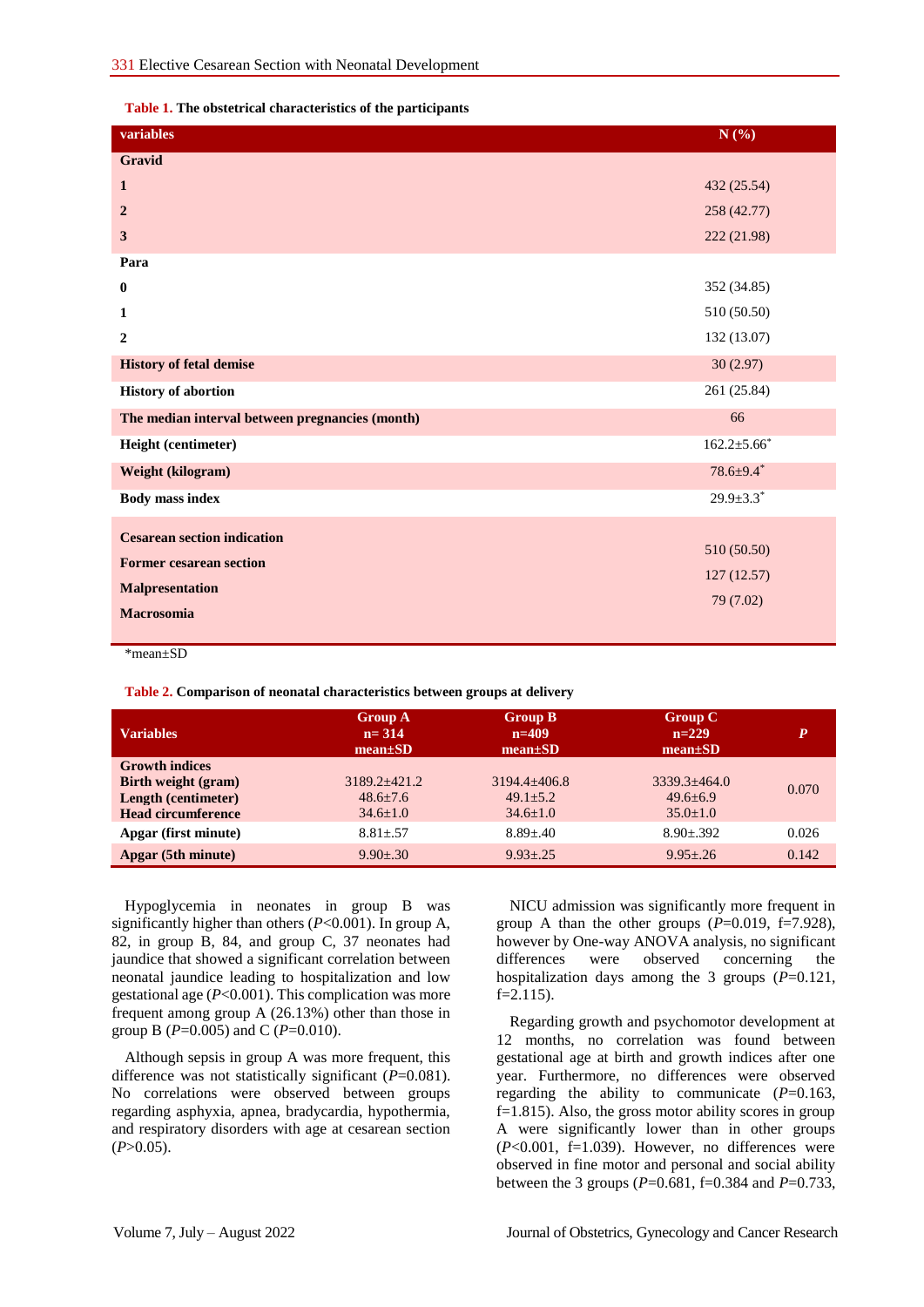f=0.310), respectively. There was indeed a significant correlation between gestational age and problemsolving ability  $(P=0.039, f=3.255)$ . The detailed data are shown i[n Table 3](#page-3-0)

<span id="page-3-0"></span>

|  |  |  |  |  | Table 3. Comparison of the growth and developmental status between groups after 12 months of delivery |
|--|--|--|--|--|-------------------------------------------------------------------------------------------------------|
|--|--|--|--|--|-------------------------------------------------------------------------------------------------------|

| <b>Variables</b>                 | <b>Group A</b><br>$n = 314$<br>$mean \pm SD$ | <b>Group B</b><br>$n=409$<br>$mean \pm SD$ | <b>Group C</b><br>$n=229$<br>$mean \pm SD$ | P     |
|----------------------------------|----------------------------------------------|--------------------------------------------|--------------------------------------------|-------|
| Weight at 12 months (gram)       | $8643.0 \pm 804.9$                           | $8551.2 \pm 803.0$                         | $8816.2 + 807.0$                           | 0.560 |
| height at 12 months (centimeter) | $72.8 + 12.6$                                | $70.3 + 787.5$                             | $71.7 + 17.2$                              | 0.450 |
| <b>Communication</b>             | $30.8 + 6.7$                                 | $31.6 + 6.7$                               | $31.9 + 6.7$                               | 0.163 |
| <b>Gross motor</b>               | $41.0 \pm 10.6$                              | $43.9 + 9.6$                               | $44.3 + 8.3$                               | 0.001 |
| <b>Fine motor</b>                | $43.8 + 8.2$                                 | $44.2 + 8.2$                               | $44.4 + 7.4$                               | 0.750 |
| <b>Problem solving</b>           | $41.9 + 6.5$                                 | $42.7 \pm 5.9$                             | $43.2 + 6.3$                               | 0.039 |
| personal-social                  | $41.1 + 7.1$                                 | $41.6 + 7.1$                               | $41.4 + 7.1$                               | 0.550 |

### **Discussion**

The present study results showed that neonates born at 38 weeks (38 0/7-38 6/7) were prone to more morbidity in infantile periods and a less developmental scale compared to higher gestational age at delivery. These results may be beneficial for the clinicians to warn against the risk of early planned elective cesarean delivery.

Van den Berg *et al.* **(17)** showed a lower incidence of respiratory morbidity among neonates beyond 39 weeks of gestation compared to earlier gestational ages. Hourani *et al.* also demonstrated higher risks of neonatal outcomes among neonates with early CS **(18)**. In another study, the lowest incidence of morbidity and mortality rates was reported to be among neonates with gestational age between 38 to 40 weeks, independent of delivery mode **(19)**. In our study, we could not find any difference between (gestational age 39 and 40 weeks about the poor neonatal outcome that may be concluded that in high-risk pregnancies, waiting to 40 weeks of gestation would be a waste of time and hazardous.

Based on the results, a significant positive correlation was observed between the first minute Apgar score and the gestational age at CS. Newborns born via CS in the 38 weeks of gestation had a lower first-minute Apgar score (less than 7) compared to the other groups. More analysis showed that this value was more notable between 38 and 39 weeks. A few percentages of newborns at 40 weeks had Apgar score less than 7, while none of the newborns with gestational age 39 weeks had such a situation. Therefore, besides the gestational age, other factors such as birth weight may also be involved in low Apgar scores relating to lower gestational age (38 weeks).

No correlation was observed between the low Apgar score at the 5<sup>th</sup> minute and gestational age at delivery time, which can be referred to prompt and proper medical interventions after birth. Another study showed different findings and reported a correlation between low Apgar scores at  $5<sup>th</sup>$  minutes (<7) and neonatal morbidity **(20)**.

According to the results, a significant correlation was observed between neonatal hypoglycemia and gestational age in which the frequency of hypoglycemia in neonates with the cesarean section at 38 weeks was higher than those born at greater than 38 weeks. In line with our results, Alan *et al.* demonstrated such an inverse correlation between the incidence of hypoglycemia and gestational age **(21)**. On the other hand, Hourani *et al.* showed no difference between age at birth (before or after 38 weeks of gestation) and incidence of hypoglycemia **(22)**.

Although NICU admission was more frequent in the early gestational age, no significant differences were observed with regard to the number of hospitalization days between the 3 groups. Pirjani *et al.* also showed that NICU admission in neonates by elective CS at 38– 9 weeks' gestation was more common than neonates born after 39 completed gestational weeks **(23)**.

A significant correlation was observed between lower gestational age and neonatal jaundice, which may be due to neonatal poor nutrition or immaturity in the hepatic system that was in line with Resende *et al.,* which revealed a higher frequency of NICU hospitallization and hyperbilirubinemia among neonates born before 39 weeks in comparison with those born after 39 weeks **(9)**.

Regarding psychomotor developmental status at 12 months, results showed that the timing of planned birth might also influence early childhood development. There was a significant positive correlation between the gestational age at birth and gross motor or problemsolving abilities. A positive correlation between the duration of fetal growth and postnatal developmental status was notable. Yang *et al.* indicated that cognitive ability in both genders was promoted with each additional week of gestation between 37 to 41 weeks. In addition, a gradual increase of full-scale intelligence quotient (IQ) score was notable by increasing weeks of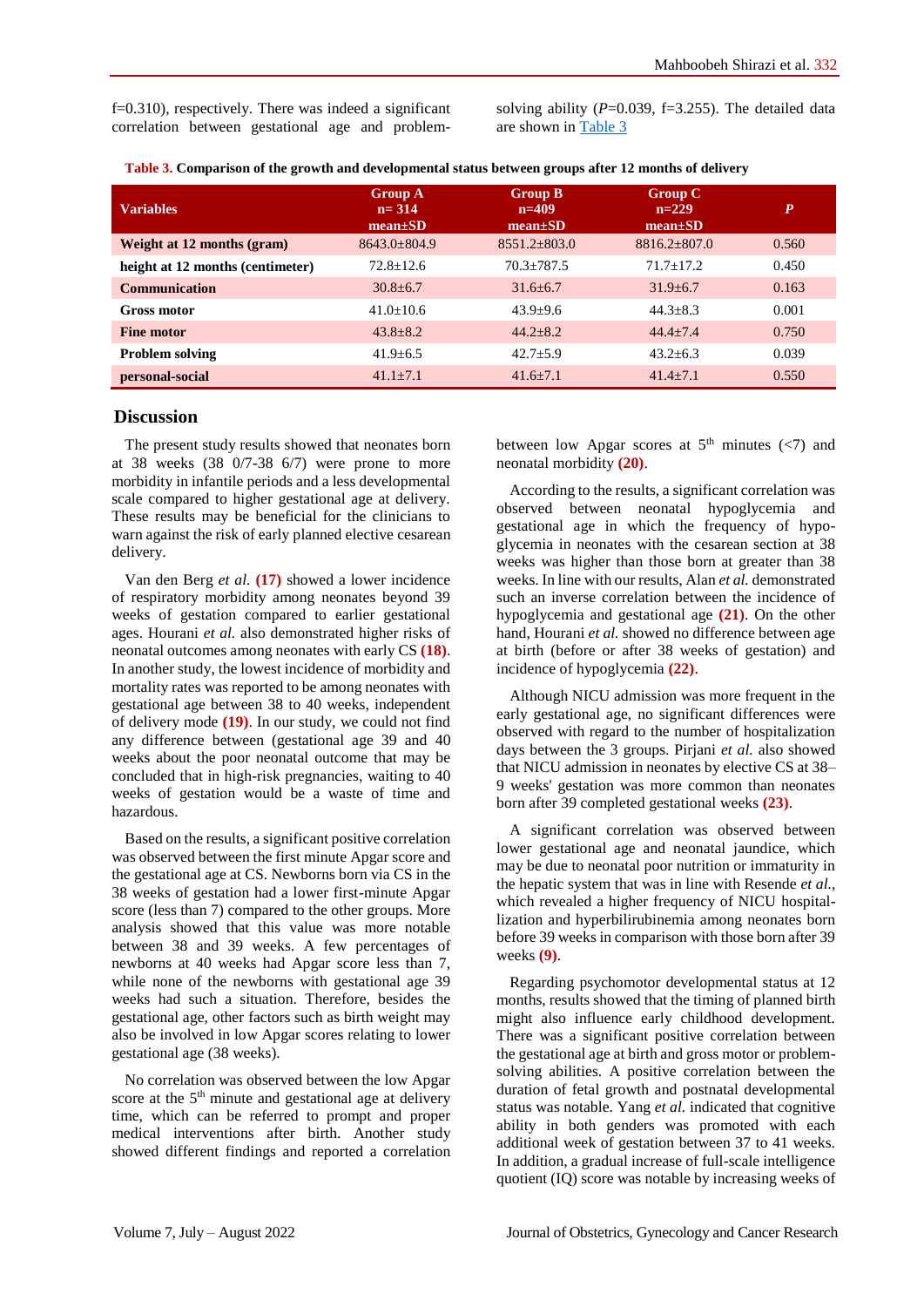gestation from 37 to 40 **(24)**. Kinney *et al.* also demonstrated beneficial and critical effects of each additional week of gestation (at least up to 39 weeks) for developing the nervous system **(25)**.

In accordance with our findings, Bentley *et al.* showed an inverse association between the timing of planned birth and the risk of poor development. These poor developments were observed in 5 main domains, including physical health and well-being, language and cognitive skills, social competence, emotional maturity, communication skills, and general knowledge in children at school age **(12)**.

Regarding the results of this study, no significant differences were found between gestational age at CS and other abilities like communication, fine motor and personal and social between the 3 groups. According to other studies, it is hypothesized that assessment of correlation between different gestational ages at birth and the developmental outcome may need a longer time, at least 18 to 24 months after birth **(14)**.

Our study had some limitations; we did not consider the different factors related to sex, birth weight, anesthesia, duration of operation, and premedication

before CS. We did not compare results with delaying delivery in 41 weeks and beyond. Moreover, no testing for lung maturity was performed in neonates of different gestational ages at delivery.

### **Conclusion**

Admission to NICU, neonatal hypoglycemia, hyperbilirubinemia, and delayed postnatal psychomotor status development were associated with gestational age at the time of elective cesarean delivery. To decrease neonatal morbidity and to improve postnatal psychomotor development, it is suggested that the timing of planned elective cesareans should be postponed beyond 39 weeks of gestation.

# **Acknowledgments**

We gratefully acknowledge the kind support of the participants for their precious collaboration in this study.

## **Conflict of Interest**

The authors declared no conflict of interest.

# **References**

- 1. Betrán AP, Ye J, Moller AB, Zhang J, Gülmezoglu AM, Torloni MR. The Increasing Trend in Caesarean Section Rates: Global, Regional and National Estimates: 1990-2014. PLoS One. 2016;11(2):e0148343. [\[PMCID\]](http://www.ncbi.nlm.nih.gov/pmc/articles/PMC4743929) [\[DOI:10.1371/journal.pone.0148343\]](https://doi.org/10.1371/journal.pone.0148343) [\[PMID\]](https://www.ncbi.nlm.nih.gov/pubmed/26849801)
- 2. Caceres IA, Arcaya M, Declercq E, Belanoff CM, Janakiraman V, Cohen B, et al. Hospital Differences in Cesarean Deliveries in Massachusetts (US) 2004-2006: The Case against Case-Mix Artifact. PLoS One. 2013;8(3):e57817. [\[DOI:10.1371/journal.pone.0057817\]](https://doi.org/10.1371/journal.pone.0057817) [\[PMID\]](https://www.ncbi.nlm.nih.gov/pubmed/23526952) [\[PMCID\]](http://www.ncbi.nlm.nih.gov/pmc/articles/PMC3601117)
- 3. Badakhsh MH, Seifoddin M, Khodakarami N, Gholami R, Moghimi S. Rise in Cesarean Section Rate Over a 30-Year Period in a Public Hospital in Tehran, Iran. Arch Iran Med. 2012;15(1):4-7.
- 4. Charoenboon C, Srisupundit K, Tongsong T. Rise in cesarean section rate over a 20-year period in a public sector hospital in northern Thailand. Arch Gynecol Obstet. 2013;287(1):47-52. [\[PMCID\]](http://www.ncbi.nlm.nih.gov/pmc/articles/PMC3535406) [\[DOI:10.1007/s00404-012-2531-z\]](https://doi.org/10.1007/s00404-012-2531-z) [\[PMID\]](https://www.ncbi.nlm.nih.gov/pubmed/22933122)
- 5. Signore C, Klebanoff M. Neonatal Morbidity and Mortality After Elective Cesarean Delivery. Clin Perinatol. 2008;35(2):361-71. [\[PMCID\]](http://www.ncbi.nlm.nih.gov/pmc/articles/PMC2475575) [\[DOI:10.1016/j.clp.2008.03.009\]](https://doi.org/10.1016/j.clp.2008.03.009) [\[PMID\]](https://www.ncbi.nlm.nih.gov/pubmed/18456074)
- 6. Alfirevic Z, Milan SJ, Livio S. Caesarean section versus vaginal delivery for preterm birth in singletons. Cochrane Database Syst Rev. 2012;6:CD000078. [\[DOI:10.1002/14651858.CD000078.pub2\]](https://doi.org/10.1002/14651858.CD000078.pub2)
- 7. Kirkeby Hansen A, Wisborg K, Uldbjerg N, Brink Henriksen T. Elective caesarean section and respiratory morbidity in the term and near-term neonate. Acta Obstet Gynecol. 2007;86(4):389-94. [\[DOI:10.1080/00016340601159256\]](https://doi.org/10.1080/00016340601159256) [\[PMID\]](https://www.ncbi.nlm.nih.gov/pubmed/17486457)
- 8. Hannah ME. Planned elective cesarean section: A reasonable choice for some women? CMAJ. 2004;170(5):813-4. [\[DOI:10.1503/cmaj.1032002\]](https://doi.org/10.1503/cmaj.1032002) [\[PMID\]](https://www.ncbi.nlm.nih.gov/pubmed/14993177) [\[PMCID\]](http://www.ncbi.nlm.nih.gov/pmc/articles/PMC343856)
- 9. Resende MC, Santos L, Silva IS. Neonatal Morbidity in Term Newborns Born by Elective Cesarean Section. Acta Med Port. 2015;28(5):601- 7. [\[DOI:10.20344/amp.5878\]](https://doi.org/10.20344/amp.5878) [\[PMID\]](https://www.ncbi.nlm.nih.gov/pubmed/26667863)
- 10. Shirazi M, Hajiha N, Sereshki ZK, Zarkesh MR, Shariat M, Ebrahimi M. Timing of Elective Cesarean Section and Growth and Psychomotor Developmental Indices in 6-Month-Old Infants. Arch Iran Med. 2019;22(8):420-8.
- 11. Rose O, Blanco E, Martinez SM, Sim EK, Castillo M, Lozoff B, et al. Developmental Scores at 1 Year With Increasing Gestational Age, 37-41